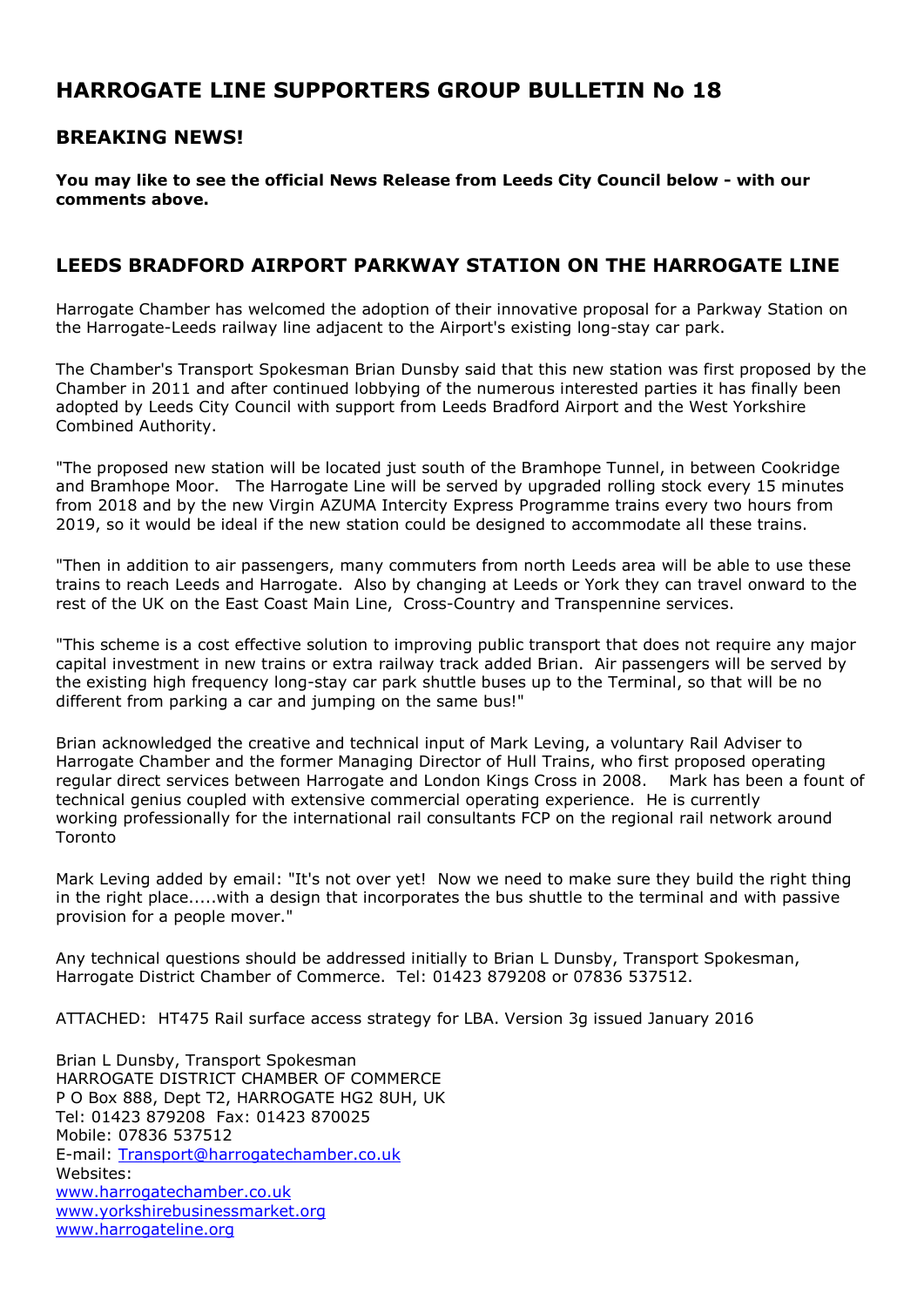

# **5 th December 2016**

# **New airport parkway station revealed as part of transformational £270million transport proposals for Leeds**

A new parkway rail station connecting to Leeds Bradford Airport forms part of transformational proposals to make £270million of improvements to transport in Leeds.

The announcement, along with two other new stations to be created in the city and additional rail network improvements, are the first details to be revealed ahead of an ambitious new transport strategy for Leeds being released tomorrow (Tuesday 6 December).

The new strategy is in response to the findings of the biggest-ever transport conversation held with residents, businesses, stakeholders and visitors in the city which included more than 8,000 people taking part in a recent survey.

The feedback has shown a desire for deliverable improvements to be made in the immediate to short term on improving public transport across the city. Trends show a need for better rail and bus services, a clear demand for additional park and ride services, congestion issues to be addressed along with improved accessibility to bring communities, businesses and jobs closer together to boost connectivity and the overall economy and productivity of Leeds.

The new parkway station would be built on the existing Leeds to Harrogate line, connecting to the wider rail network and serving and supporting the development of one of the fastest-growing regional airports in the UK which is used by 3.5million passengers a year and contributes £100m annually to the city region economy.

The new station would see jobs and employment opportunities created, and would also act as a park and ride station to be used by commuters to Leeds and Harrogate, boosting both economies. In addition it would remove cars from the highway network, in Leeds easing congestion issues in the north of the city and improving air quality.

Two other new stations are also proposed at White Rose Shopping Centre and Office Park to support retail, connectivity and employment and at Thorpe Park to support job creation and housing growth along the East Leeds Extension. This is part of an inclusive approach helping to connect people to growth points in the Leeds economy.

The new stations would be part-funded from the £173.5million of Department of Transport funding secured following the decision not to proceed with the New Generation Transport (NGT) trolleybus in May, with the funds needing to be invested in public transport before the end of 2021.

Support from West Yorkshire Combined Authority and private sector stakeholders increases the funding available to in excess of £270m for Leeds.

Together with a wide range of significant improvements proposed for other elements of transport in Leeds to be announced, the plans and new strategy have been hailed as "transformational" by the Leader of Leeds City Council Councillor Judith Blake.

## **Leader of Leeds City Council Councillor Judith Blake** said:

"These plans announced today and the full proposals and strategy to be released tomorrow represent a transformational step change for public transport in Leeds. Through the transport conversation we have been given a clear message that people want improvements to be made to benefit all areas of the city as soon as possible, not in another 10 or 15 years' time but now. I am very pleased to say that everything we are putting forward in this plan is deliverable in the short to medium term.

"Providing a connection by rail to the airport has long been an ambition for the city and this plan will deliver it in a cost-effective way, along with two other new stations at the White Rose Shopping Centre and Thorpe Park to help drive forward job creation, productivity and economic growth. These plans all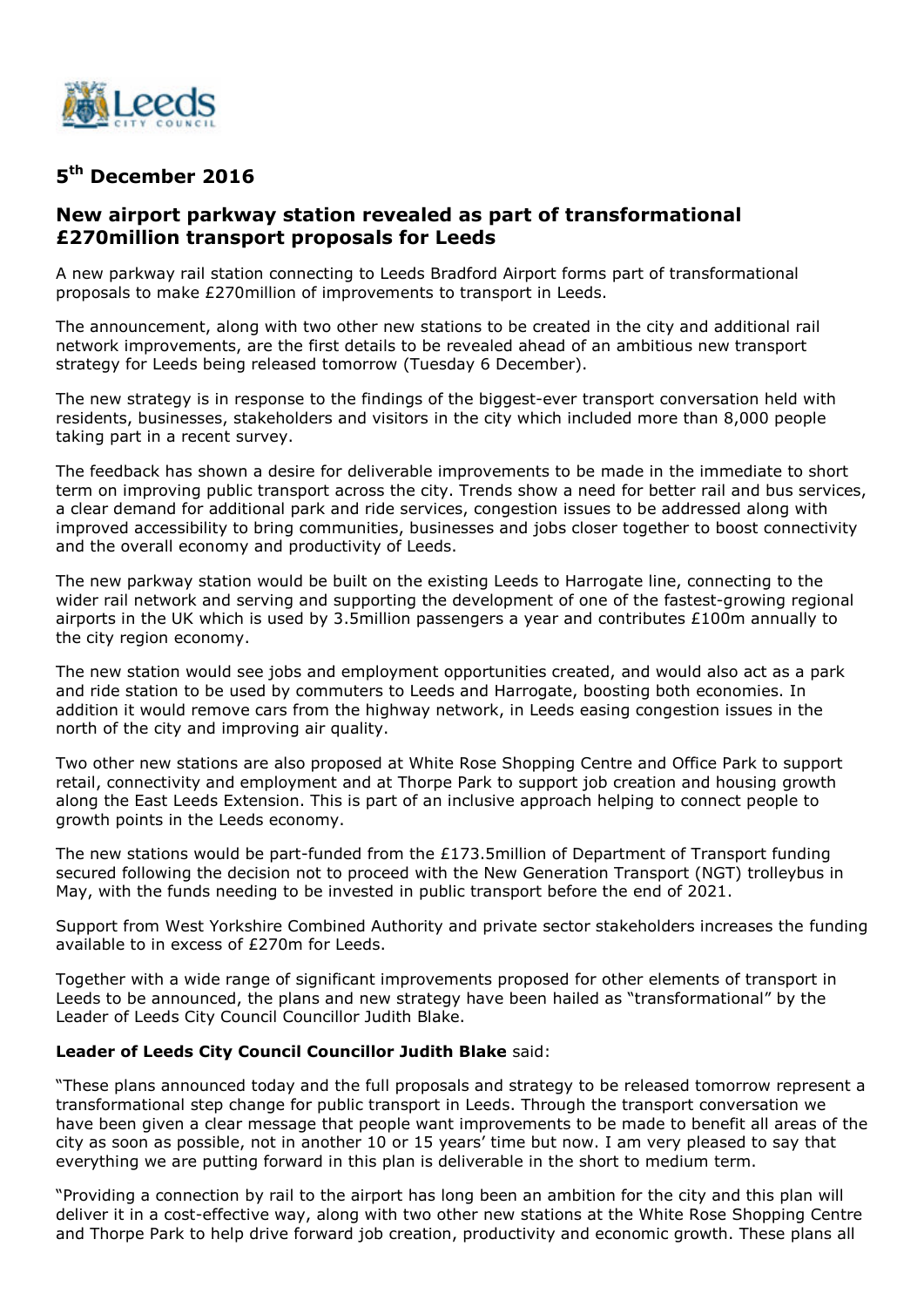fit with the Department of Transport request that we invest the £173.5million in public transport improvements before the end of 2021, and I am delighted that together with additional funding proposed by stakeholders and private partners we can now do even more to improve transport in our city and make a real difference."

The council and its partners will continue to consider options for a mass transit scheme for Leeds, but this will require significant additional investment and would not be deliverable by 2021.

#### **Councillor Blake** added:

"Options for a mass transit scheme are still very much under consideration, but it needs to be right for the whole city and the reality is such a scheme would need a lot more investment and would take a lot longer to deliver, whereas there is a clear priority need to deliver changes now in order to get Leeds moving."

## **John Parkin, Leeds Bradford Airport Chief Executive**, said:

"This announcement is fantastic news for the millions of passengers who travel to and from Leeds Bradford Airport each year. As one of the country's fastest growing regional airports, it is vital that we give passengers more choice about how they are able to get here. Investing in the public transport network in this way will enable people to travel to and from the airport easily, as well as create jobs and help to ease road congestion in the area.

"We're pleased that steps are being taken to implement this transformational project and we look forward to seeing it progress."

Other improvements proposed for the rail network in Leeds would see access enhanced at Cross Gates, Morley and Horsforth stations and car park expansion at New Pudsey to increase its park and ride capacity. These upgrades will complement improved rail services to Leeds which will see increases in capacity through longer trains and more frequent services, especially at peak times. The outdated pacer units will also be withdrawn by 2020.

Work will also progress in the coming months on preparing the city for high-speed HS2 and Northern Powerhouse Rail (formerly HS3), with the masterplan for the remodelled Leeds Station being developed by a world-renowned team including Hiro Aso, the lead architect behind the acclaimed redevelopment of King's Cross in London. The masterplan will guide the revamp of Leeds Station into a distinctive modern destination and fully integrated national transport hub along with maximising the development opportunities surrounding the station and acting as a gateway to the city centre and South Bank Leeds.

## **Leeds Chamber of Commerce President Gerald Jennings** said:

"The Chamber has always maintained that the city needs further investment to create a fully integrated transport network, so it is pleasing to see funded proposals for additional rail halts and park and rides across the city which in turn will aid economic growth and connect businesses conveniently to the widest possible workforce."

The new Leeds Transport Strategy has been supported and guided by the West Yorkshire Combined Authority and the new Leeds transport advisory panel. The panel is chaired by Director of Strategy for Transport for the North Nigel Foster, and includes leading transport experts and senior figures from transport bodies and organisations, along with representatives from the worlds of business, education, planning, accessibility, equalities and campaign groups.

It also forms part of the wider regional strategic economic plan which aims to deliver up to 35,000 new jobs and an additional £3.7billion of economic output by 2036.

The proposals and strategy released tomorrow will be considered by senior councillors at next week's executive board meeting at Civic Hall on Wednesday 14 December and if approved will then go to the Department of Transport for its consideration.

#### **Notes to editors:**

The full list of members of the transport advisory panel can be seen at www.leeds.gov.uk/transportconversation